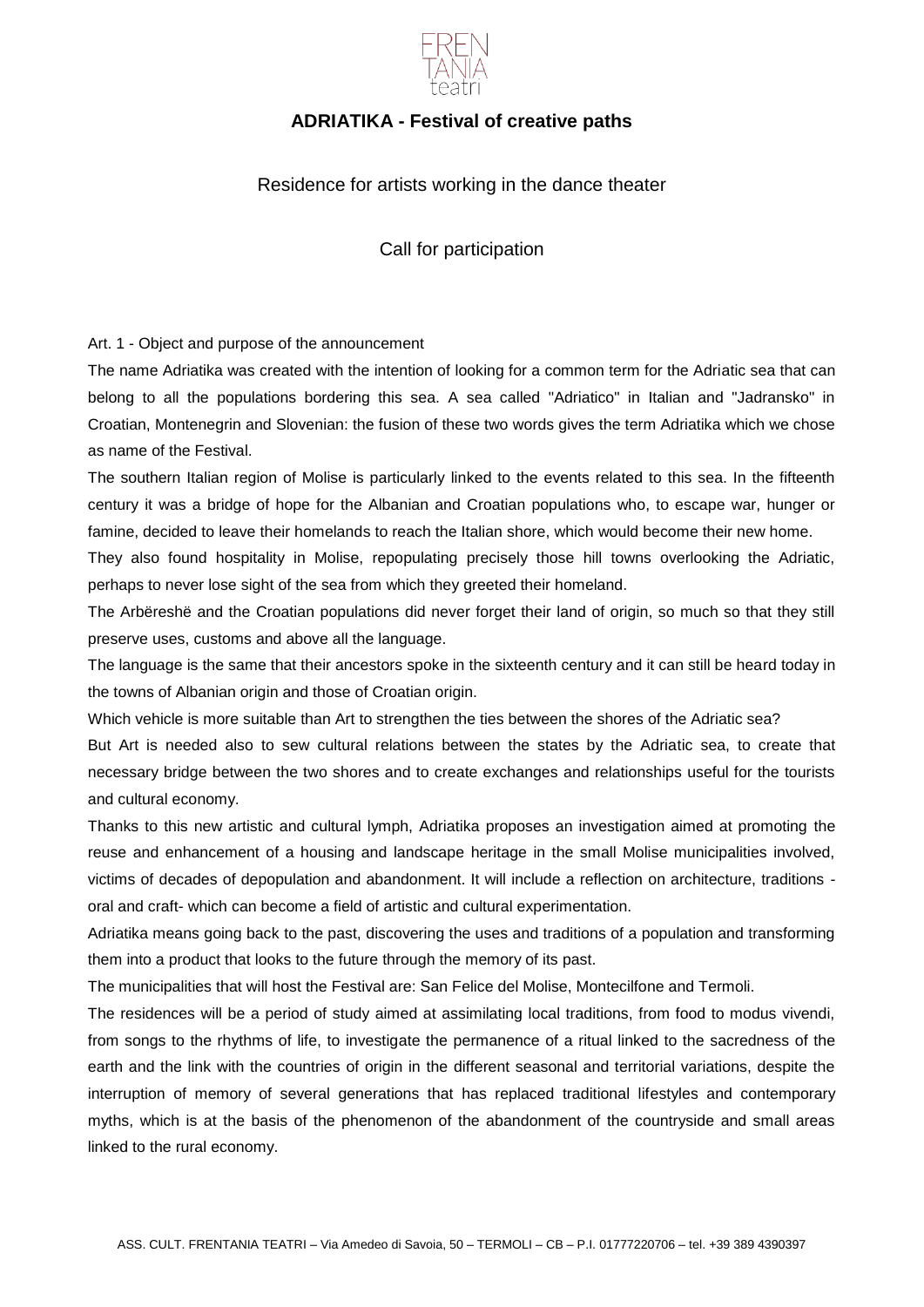

The artistic investigation focuses on the ways in which this ritual can be interpreted, reformulated and expressed today with the language of dance, theater, music, in a more general perspective of dialogue between the archaic and the contemporary.

For this, Adriatika intends on the one hand to redevelop and disseminate significant aspects of local culture and on the other to represent a moment of innovation and multidisciplinary experimentation.

The peculiarity of the formula proposed by Adriatika consists in the sequence of a creative residential investigation + community laboratory + show production.

The main objective of ADRIATIKA - Festival of creative migrations, is to enhance the Molise area of Albanian and Croatian origin in its most "hidden" beauties, gathering the seed of tradition to transform it, in the present, into a new way of living in places often unknown, because they are marginalized and abandoned in the economic development process of the last decades.

The Adriatika residence is reserved for artists working in the field of dance theater from Italy, Croatia and Albania, conceived and promoted by Frentania Teatri APS, candidate for contribution Festival multidisciplinari "Prime istanze triennali" Art. 40 - D.M. 27 luglio 2017 n. 332 così come modificato dal D.M. 31 dicembre 2020 e dal D.M. 25 ottobre 2021 e della Regione Molise nell'ambito Piano Sviluppo e Coesione – FSC 2014, Intervento "Avviso Pubblico Turismo È Cultura 2022/2023" - Area Tematica 06 – CULTURA Settore di intervento 06.02 – ATTIVITÀ CULTURALI. In collaboration with: Province of Campobasso, municipality of San Felice del Molise, municipality of Montecilfone, Kamastra Cultural Association.

A maximum of six professional artists working in the theater - dance will be selected, who will be offered a period of artistic residency in the spaces made available by the municipalities of Montecilfone and San Felice del Molise.

During the residency period the artists, in addition to the work of study and creation, will share their artistic path through the development of a workshop aimed at the inhabitants of the host villages.

At the end of the seven days of residency, three Festival days are scheduled, one for each host municipality, plus one in the municipality of Termoli, where the artists will present the return of the residence.

There is a production bonus for each participant of  $\epsilon$  500.00 in addition to room and board costs.

## Art. 2 - Recipients

This announcement is aimed at professional artists working in dance theater, originating in one of the following countries: Italy, Croatia and Albania.

The candidate project must never have been presented to the public in its complete and integral form, and the debut can only be expected following the final outcome of this announcement.

## Art. 3 - Obligations of Frentania Teatri

Frentania Teatri offers selected artists a period of residence in the spaces made available by the municipalities of Montecilfone and San Felice del Molise. Artistic / organizational and technical support is provided for the staging of the performances. In particular:

- the availability of a rehearsal room equipped with an audio / light system;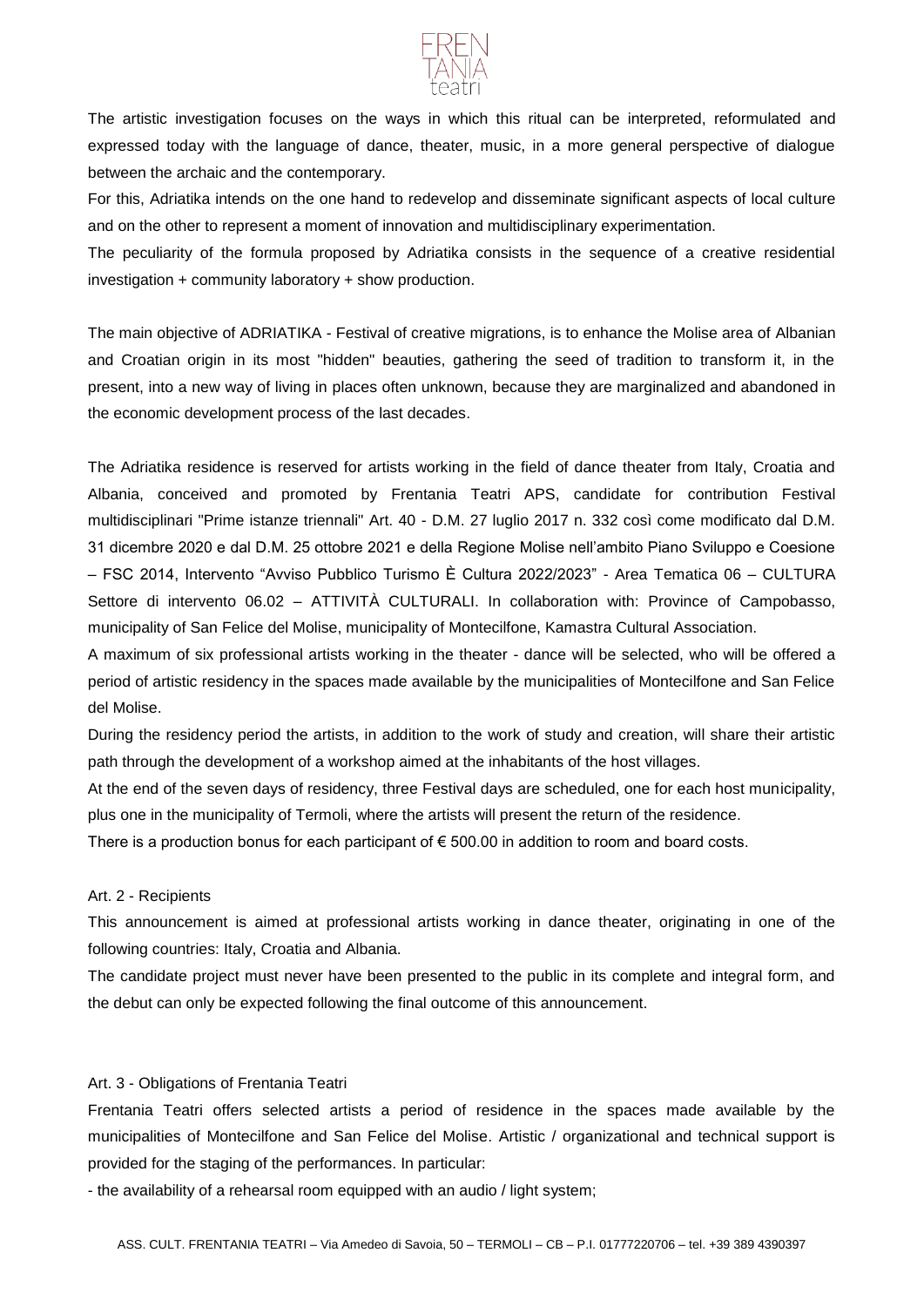

- accommodation in houses or b & b;
- food costs;
- extra flat-rate reimbursement of € 500.00 for each artist.

#### Art. 4 - Obligations of the Artist

The selected artists will guarantee a period of artistic residency and return to the public of 07 days in September 2022, in the spaces of the host municipalities.

### Art. 5 - How to participate

Interested artists must fill in the forms attached to this announcement:

- attachment 1 participation form;
- annex 2 project sheet;
- annex 3 self-certification;
- annex 4 privacy;

The forms, completed in all their parts, under penalty of exclusion, must be sent no later than July 17, 2022 to the e-mail address direzione@frentaniateatri.it. The forms are available and downloadable on the website www.frentaniateatri.it

#### Art. 6 - Selection procedures

A specially appointed commission will select the six artists (2 for each country) who will be entitled to the period of residence and participation in the Festival. The selection will take place at the discretion of the commission itself.

The communication of the results of the selection of the companies will be published on the Frentania Teatri website by 30 July 2022.

The selected artists will also receive direct communication to the e-mail address indicated in the participation form.

In the event that there is not the quota for one country, we will proceed with the selection of artists from the other countries who applied, in order to reach the total number of 06 artists.

## Art. 7 - Selection criteria

The judging criteria that will guide the selection will concern the overall artistic quality of the project, its organizational feasibility, the Artist's curriculum, involvement and enhancement of the architectural and landscape assets.

Each project will be assigned a score up to a maximum of 100 points:

- Project artistic quality up to 40 points
- Organizational / production feasibility up to 30 points
- Curriculum of the Artist up to 20 points
- Involvement and enhancement of architectural and landscape assets: up to 10 points